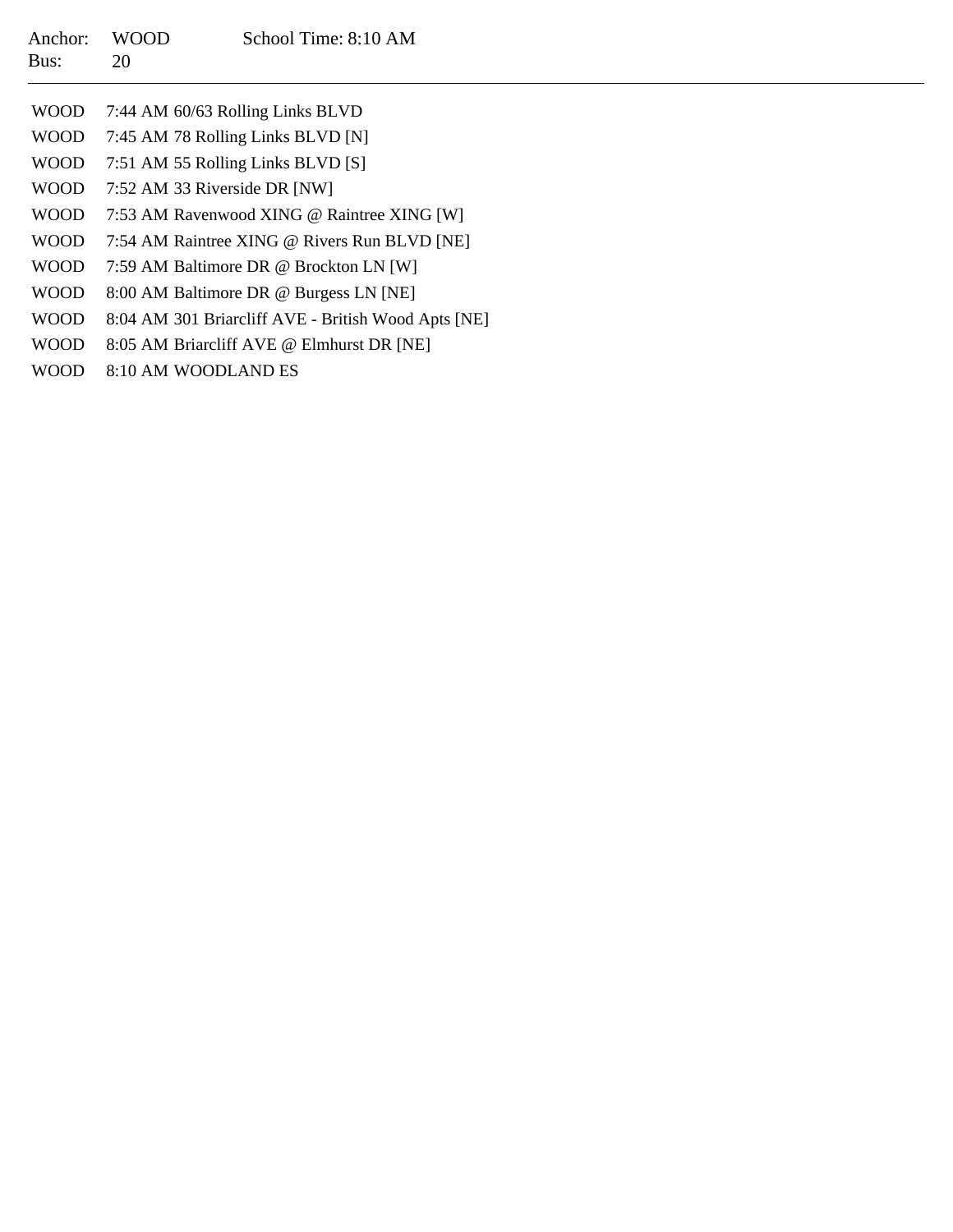| <b>WOOD</b> | 7:28 AM 100 Coe RD                                  |
|-------------|-----------------------------------------------------|
| <b>WOOD</b> | 7:30 AM Chestnut Hill RD @ Clifton CIR (N End) [SW] |
| <b>WOOD</b> | 7:32 AM Cumberland View DR @ Concord RD [N]         |
| <b>WOOD</b> | 7:34 AM 120 Concord RD [N]                          |
| <b>WOOD</b> | 7:35 AM Cumberland View DR @ Cooper CIR (E End) [W] |
| <b>WOOD</b> | 7:36 AM Cumberland View DR @ Cooper CIR (W End) [N] |
| <b>WOOD</b> | 7:36 AM Cumberland View DR @ Dayton RD [N]          |
| <b>WOOD</b> | 7:37 AM Dana DR @ Dartmouth CIR (N End) [NW]        |
| <b>WOOD</b> | 7:39 AM Dana DR @ Carnegie DR [E]                   |
| <b>WOOD</b> | 7:41 AM 114 Carnegie DR [SW]                        |
| <b>WOOD</b> | 7:42 AM 105 Carnegie DR [NW]                        |
| <b>WOOD</b> | 7:43 AM Columbia DR @ Case LN [S]                   |
| <b>WOOD</b> | 7:45 AM Canterbury RD @ Caldwell DR [S]             |
| <b>WOOD</b> | 7:45 AM Caldwell Dr @ Colby Rd [N]                  |
| <b>WOOD</b> | 7:47 AM Brentwood DR @ Barrington DR [W]            |
| <b>WOOD</b> | 7:48 AM Barrington DR @ Brewster LN [SE]            |
| <b>WOOD</b> | 7:50 AM Briarcliff AVE @ Brandeis LN [NE]           |
| <b>WOOD</b> | 7:50 AM Briarcliff AVE @ Crestview LN [N]           |
| <b>WOOD</b> | 7:51 AM Crestview LN @ Clayton WAY [W]              |
| <b>WOOD</b> | 7:53 AM Briarcliff AVE @ N Claymore LN [NE]         |
| <b>WOOD</b> | 7:54 AM Briarcliff AVE @ Capital CIR (W End) [NE]   |
| <b>WOOD</b> | 7:55 AM Connors DR @ Clemson DR [W]                 |
| <b>WOOD</b> | 7:55 AM Clemson DR @ Carson LN [SW]                 |
| <b>WOOD</b> | 7:58 AM Danbury DR @ Danbury LN [NW]                |
| <b>WOOD</b> | 7:59 AM Danbury DR @ Dansworth LN [NW]              |
| <b>WOOD</b> | 7:59 AM Danbury DR - Back of Loop [SE]              |
| <b>WOOD</b> | 8:01 AM Danbury DR @ Briarcliff AVE [SE]            |
| <b>WOOD</b> | 8:07 AM 120 Goucher CIR [SW]                        |
| <b>WOOD</b> | 8:08 AM Goucher CIR @ W Gettysburg AVE [E]          |

WOOD 8:10 AM WOODLAND ES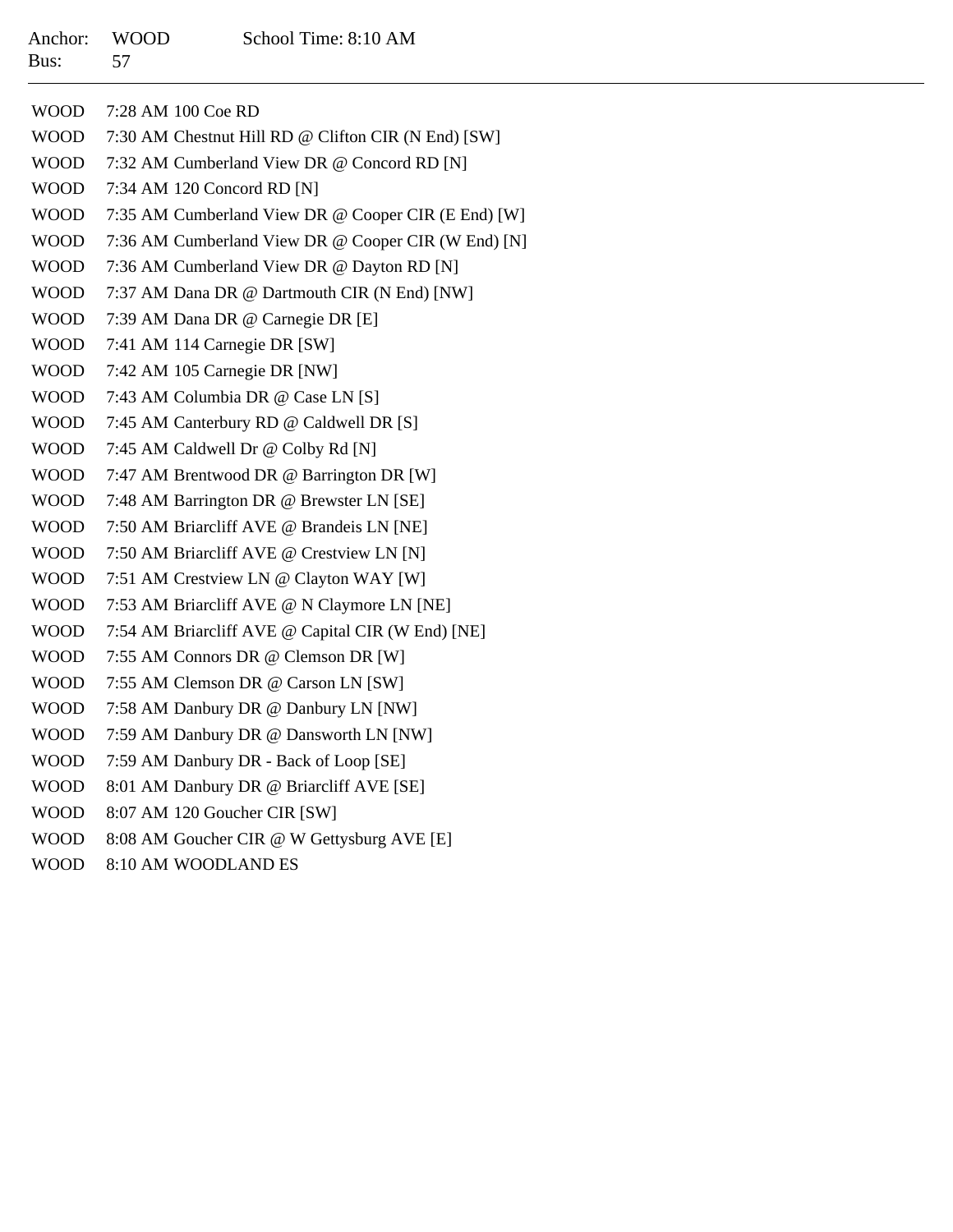| Anchor:<br>Bus: | <b>WOOD</b><br>23 | School Time: 8:10 AM                              |
|-----------------|-------------------|---------------------------------------------------|
| WOOD            |                   | 7:48 AM Tulsa RD No Intersection                  |
| WOOD –          |                   | 7:49 AM Tulsa RD @ Utica CIR [W]                  |
| <b>WOOD</b>     |                   | 7:52 AM 141 Spelman AVE [SE]                      |
| <b>WOOD</b>     |                   | 7:54 AM S Benedict AVE @ Bethune CIR (W End) [SW] |
| <b>WOOD</b>     |                   | 7:59 AM N Purdue AVE @ Principia LN [NE]          |
| WOOD            |                   | 8:00 AM Piedmont RD @ Newberry CIR [S]            |
| WOOD            |                   | 8:01 AM Newberry CIR @ Parsons RD [S]             |

- WOOD8:02 AM Northwestern AVE @ W Gettysburg AVE [E]
- WOOD8:02 AM Northwestern AVE @ Nevada CIR [NE]
- WOOD8:03 AM Northwestern AVE @ Nevada CIR @ Newberry CIR [NE]
- WOOD8:06 AM Maryville CIR @ Liberty CT [W]
- WOOD8:07 AM Manhattan AVE @ Marshall CIR @ Marquette RD [N]
- WOOD8:08 AM Manhattan AVE @ Marshall CIR [W]
- WOOD8:10 AM WOODLAND ES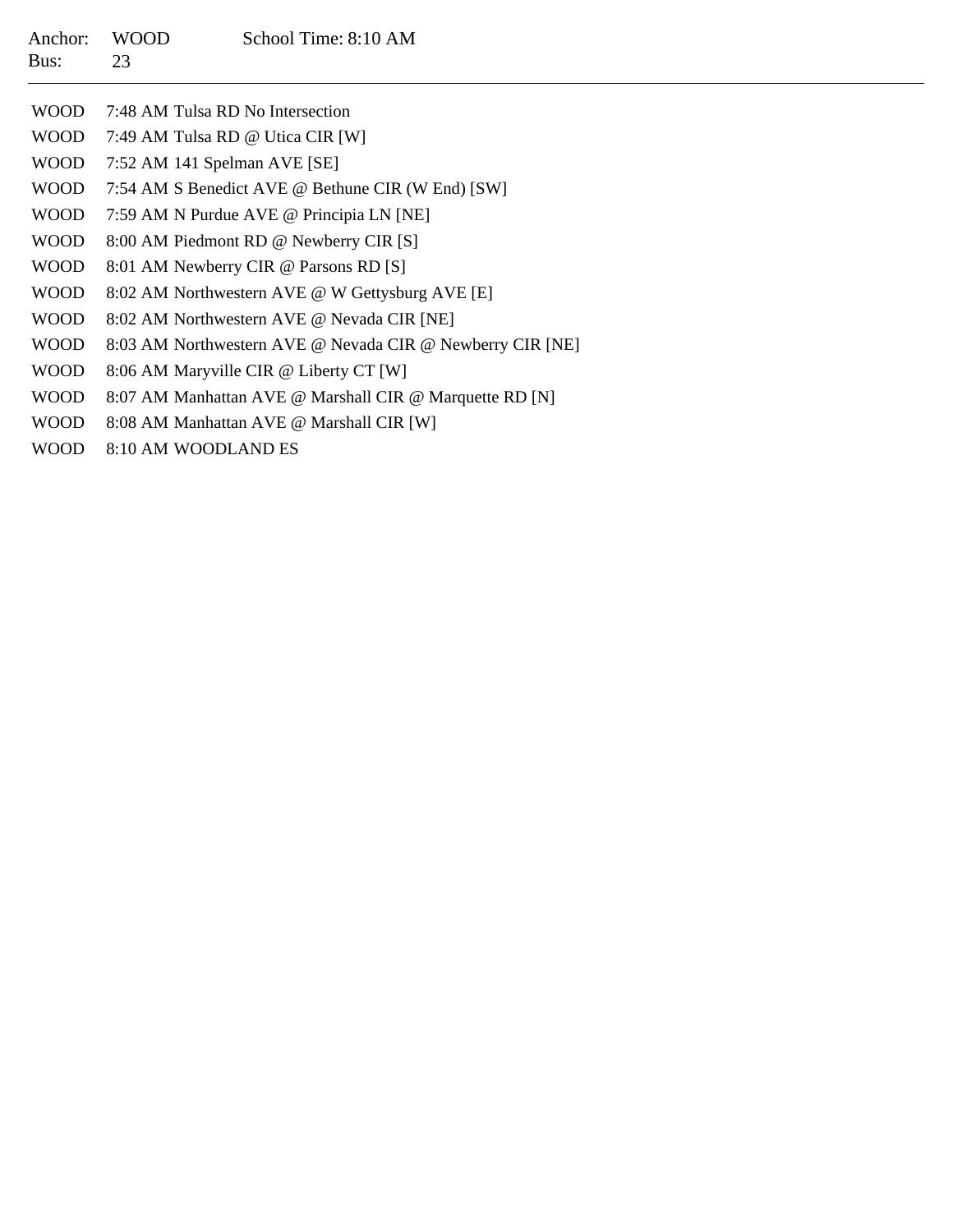| Anchor: WOOD |     | School Time: 8:10 AM |
|--------------|-----|----------------------|
| Bus:         | -63 |                      |

| <b>WOOD</b> | 7:44 AM Hendrix DR No Intersection                      |
|-------------|---------------------------------------------------------|
| <b>WOOD</b> | 7:45 AM High Point LN @ Crossroads BLVD [S]             |
| <b>WOOD</b> | 7:46 AM Crossroads BLVD @ Wolf Creek WAY [S]            |
| <b>WOOD</b> | 7:48 AM 151 Crossroads BLVD [SE]                        |
| <b>WOOD</b> | 7:50 AM Wolf Creek WAY @ Cove Pointe LN [SW]            |
| <b>WOOD</b> | 7:51 AM Wolf Creek WAY @ Crest Pointe LN [N]            |
| <b>WOOD</b> | 7:55 AM 116 Heritage DR [NW]                            |
| <b>WOOD</b> | 7:57 AM Hendrix DR @ Heritage DR (W End) [NW]           |
| <b>WOOD</b> | 7:58 AM 117 S Purdue AVE [NW]                           |
| <b>WOOD</b> | 7:59 AM 150 S Purdue AVE [NW]                           |
| <b>WOOD</b> | 8:00 AM S Purdue AVE @ Pratt LN [W]                     |
| <b>WOOD</b> | 8:01 AM S Purdue AVE @ Pemroke RD @ Potomac CIR [SE]    |
| <b>WOOD</b> | 8:03 AM Pembroke RD @ Queens RD [S]                     |
| <b>WOOD</b> | 8:04 AM Pembroke RD @ Northwestern AVE [SE]             |
| <b>WOOD</b> | 8:05 AM Princeton AVE @ Paine LN [NW]                   |
| <b>WOOD</b> | 8:06 AM S Purdue AVE @ Potomac CIR @ Princeton AVE [NE] |
| <b>WOOD</b> | 8:07 AM Manhattan AVE @ Northwestern AVE [S]            |
| <b>WOOD</b> | 8:08 AM Manhattan AVE @ Marietta CIR [SE]               |
| <b>WOOD</b> | 8:10 AM WOODLAND ES                                     |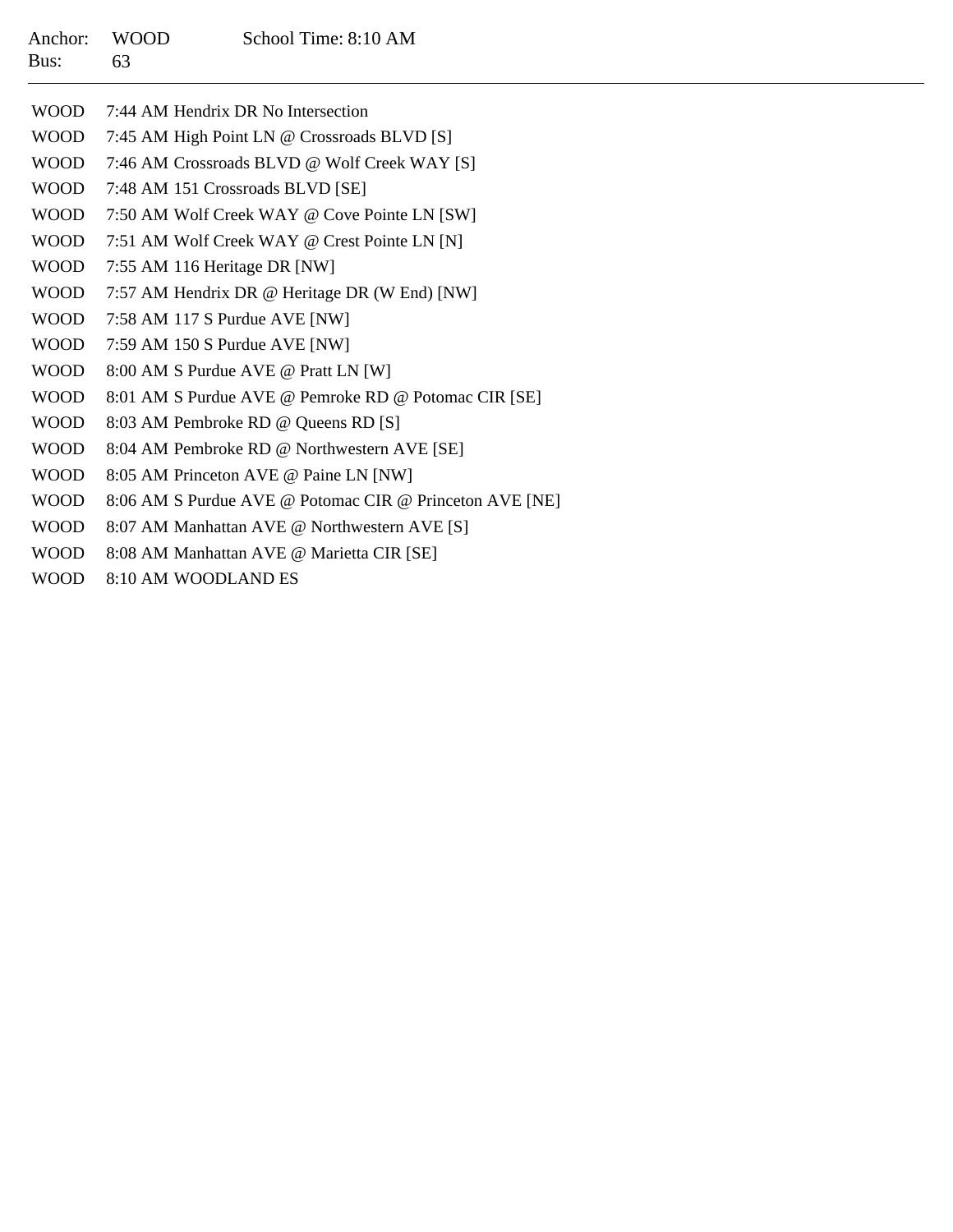| Anchor: WOOD |    | School Time: 3:35 PM |
|--------------|----|----------------------|
| Bus:         | 20 |                      |

| <b>WOOD</b> | 3:35 PM WOODLAND ES                                 |
|-------------|-----------------------------------------------------|
| <b>WOOD</b> | 3:38 PM Briarcliff AVE @ Elmhurst DR [W]            |
| WOOD        | 3:39 PM 301 Briarcliff AVE - British Wood Apts [SW] |
| <b>WOOD</b> | 3:42 PM S Columbia DR @ Cypress LN [N]              |
| <b>WOOD</b> | 3:45 PM Baltimore DR @ Burgess LN [S]               |
| <b>WOOD</b> | 3:47 PM Baylor DR @ Baker LN [SE]                   |
| <b>WOOD</b> | 3:51 PM Baltimore DR @ Brockton LN [SE]             |
| <b>WOOD</b> | 3:54 PM 115/112 Antioch DR [NW]                     |
| <b>WOOD</b> | 3:58 PM Rivers Run BLVD @ Raintree XING [W]         |
| <b>WOOD</b> | 3:59 PM Raintree XING @ Raintree PL [SE]            |
| <b>WOOD</b> | 4:00 PM 33 Riverside DR [SE]                        |
| <b>WOOD</b> | 4:02 PM 55 Rolling Links BLVD [N]                   |
| <b>WOOD</b> | 4:03 PM 78 Rolling Links BLVD [N]                   |
| <b>WOOD</b> | 4:05 PM 46 Royal Troon [NW]                         |
| <b>WOOD</b> | 4:06 PM 54 Royal Troon [W]                          |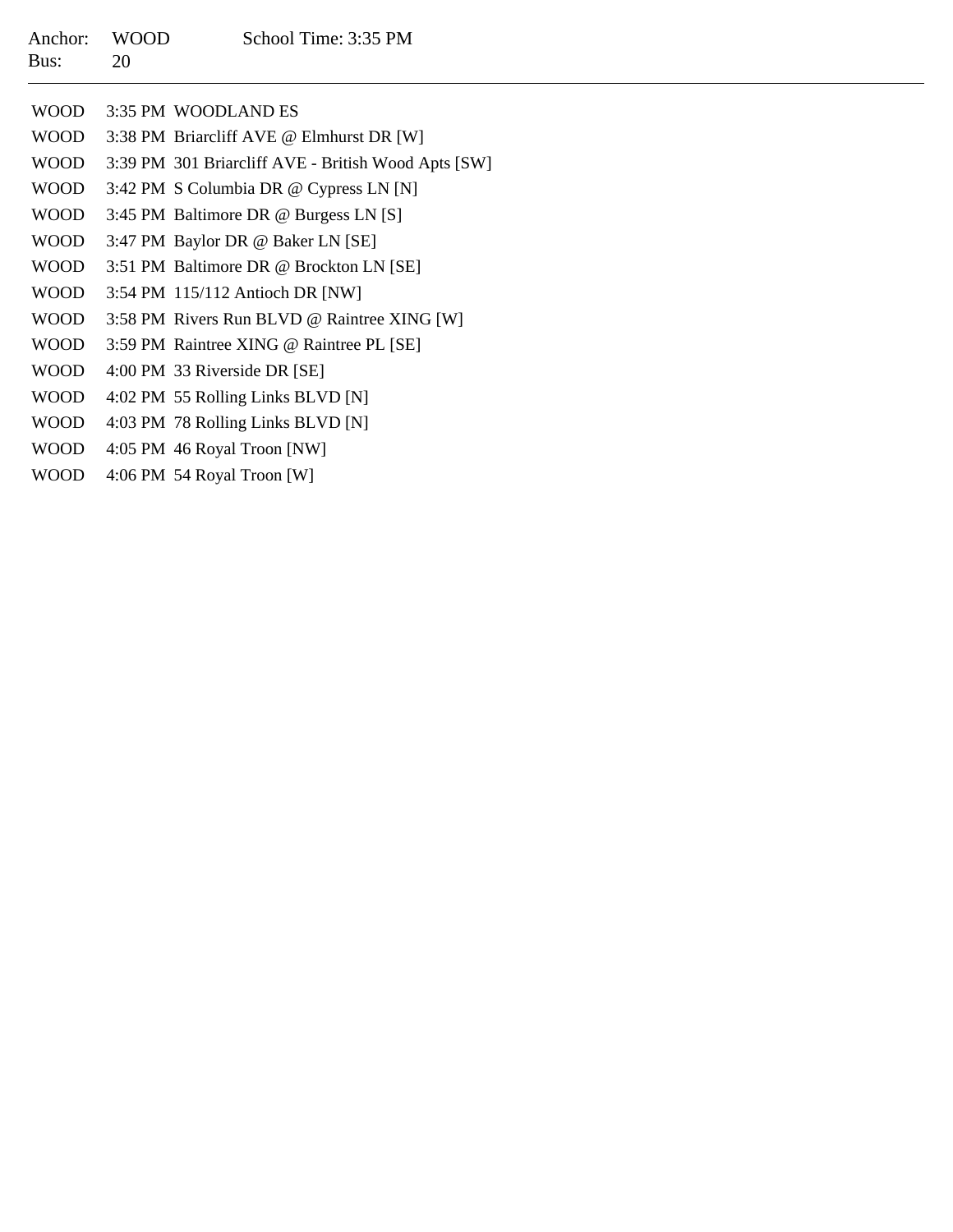| Anchor: WOOD |    | School Time: 3:35 PM |
|--------------|----|----------------------|
| Bus:         | 57 |                      |

| <b>WOOD</b> | 3:35 PM WOODLAND ES                              |
|-------------|--------------------------------------------------|
| <b>WOOD</b> | 3:36 PM W Gettysburg AVE @ Goucher CIR [S]       |
| <b>WOOD</b> | 3:36 PM W Gettysburg AVE @ Goucher CIR [S]       |
| <b>WOOD</b> | 3:42 PM Briarcliff AVE @ Danbury DR [SW]         |
| WOOD        | 3:43 PM Danbury DR @ Dansworth LN [NW]           |
| <b>WOOD</b> | 3:44 PM Danbury DR - Back of Loop [SE]           |
| WOOD        | 3:45 PM Danbury DR @ Danbury LN [E]              |
| <b>WOOD</b> | 3:47 PM Connors DR @ Connors CIR [SW]            |
| WOOD        | 3:49 PM Clemson DR @ Carson LN [N]               |
| <b>WOOD</b> | 3:50 PM Clemson DR @ Connors DR [NE]             |
| <b>WOOD</b> | 3:51 PM Briarcliff AVE @ Capital CIR (W End) [S] |
| <b>WOOD</b> | 3:52 PM Briarcliff AVE @ Claymore LN [SW]        |
| <b>WOOD</b> | 3:53 PM Briarcliff AVE @ Crestview LN [SW]       |
| WOOD        | 3:54 PM Crestview LN @ Clayton WAY [W]           |
| <b>WOOD</b> | 3:56 PM Briarcliff AVE @ Brentwood DR [S]        |
| WOOD        | 3:57 PM Brentwood DR @ Barrington DR [W]         |
| <b>WOOD</b> | 3:58 PM Barrington DR @ Brewster LN [SE]         |
| <b>WOOD</b> | 4:02 PM Berwick DR @ Berea RD [NE]               |
| <b>WOOD</b> | 4:03 PM Berea RD @ Caldwell DR [N]               |
| <b>WOOD</b> | 4:04 PM Caldwell Dr @ Colby Rd [N]               |
| WOOD        | 4:05 PM Columbia DR @ Case LN [NE]               |
| <b>WOOD</b> | 4:06 PM 105 Carnegie DR [SE]                     |
| <b>WOOD</b> | 4:07 PM 114 Carnegie DR [NE]                     |
| <b>WOOD</b> | 4:09 PM Carnegie DR @ Dana DR [N]                |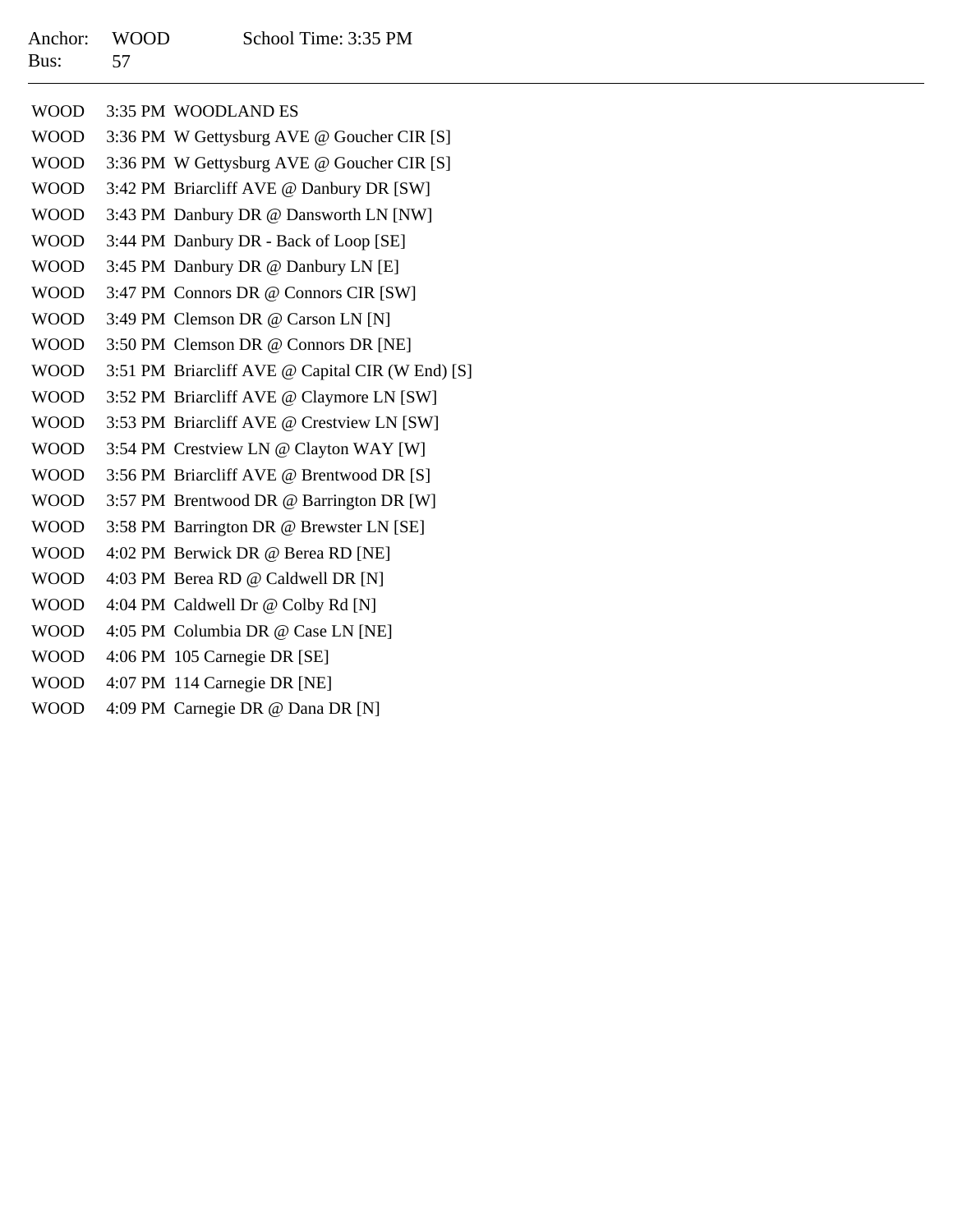## Anchor: WOOD School Time: 3:35 PM Bus:63

| <b>WOOD</b> | 3:35 PM WOODLAND ES                                     |
|-------------|---------------------------------------------------------|
| <b>WOOD</b> | 3:35 PM Manhattan AVE @ Marietta CIR [W]                |
| <b>WOOD</b> | 3:38 PM S Purdue AVE @ Potomac CIR @ Princeton AVE [NW] |
| <b>WOOD</b> | 3:38 PM S Purdue AVE @ Pemroke RD @ Potomac CIR [NW]    |
| WOOD        | 3:40 PM S Purdue AVE @ Pratt LN [SE]                    |
| WOOD        | 3:42 PM 150 S Purdue AVE [SE]                           |
| <b>WOOD</b> | 3:43 PM Hendrix DR @ Heritage DR (W End) [S]            |
| <b>WOOD</b> | 3:45 PM Hendrix DR @ Handel LN [S]                      |
| <b>WOOD</b> | 3:47 PM High Point LN @ Crossroads BLVD [S]             |
| <b>WOOD</b> | 3:48 PM Crossroads BLVD @ Wolf Creek WAY [S]            |
| <b>WOOD</b> | 3:49 PM 151 Crossroads BLVD [SE]                        |
| <b>WOOD</b> | 3:52 PM Wolf Creek WAY @ Cove Pointe LN [SW]            |
| <b>WOOD</b> | 3:53 PM Wolf Creek WAY @ Crest Pointe LN [N]            |
| <b>WOOD</b> | 3:57 PM 116 Heritage DR [NW]                            |
| WOOD        | 4:04 PM Dana DR @ Dartmouth CIR (N End) [E]             |
| <b>WOOD</b> | 4:04 PM Dayton RD @ Cumberland View DR [E]              |
| <b>WOOD</b> | 4:05 PM Cumberland View DR @ Cooper CIR (W End) [SE]    |
| <b>WOOD</b> | 4:06 PM Cumberland View DR @ Cooper CIR (E End) [SE]    |
| <b>WOOD</b> | 4:08 PM Cumberland View DR @ Concord RD [SE]            |
| <b>WOOD</b> | 4:11 PM Chestnut Hill RD @ Clifton CIR (N End) [SW]     |
|             |                                                         |

WOOD 4:13 PM 100 Coe RD [E]